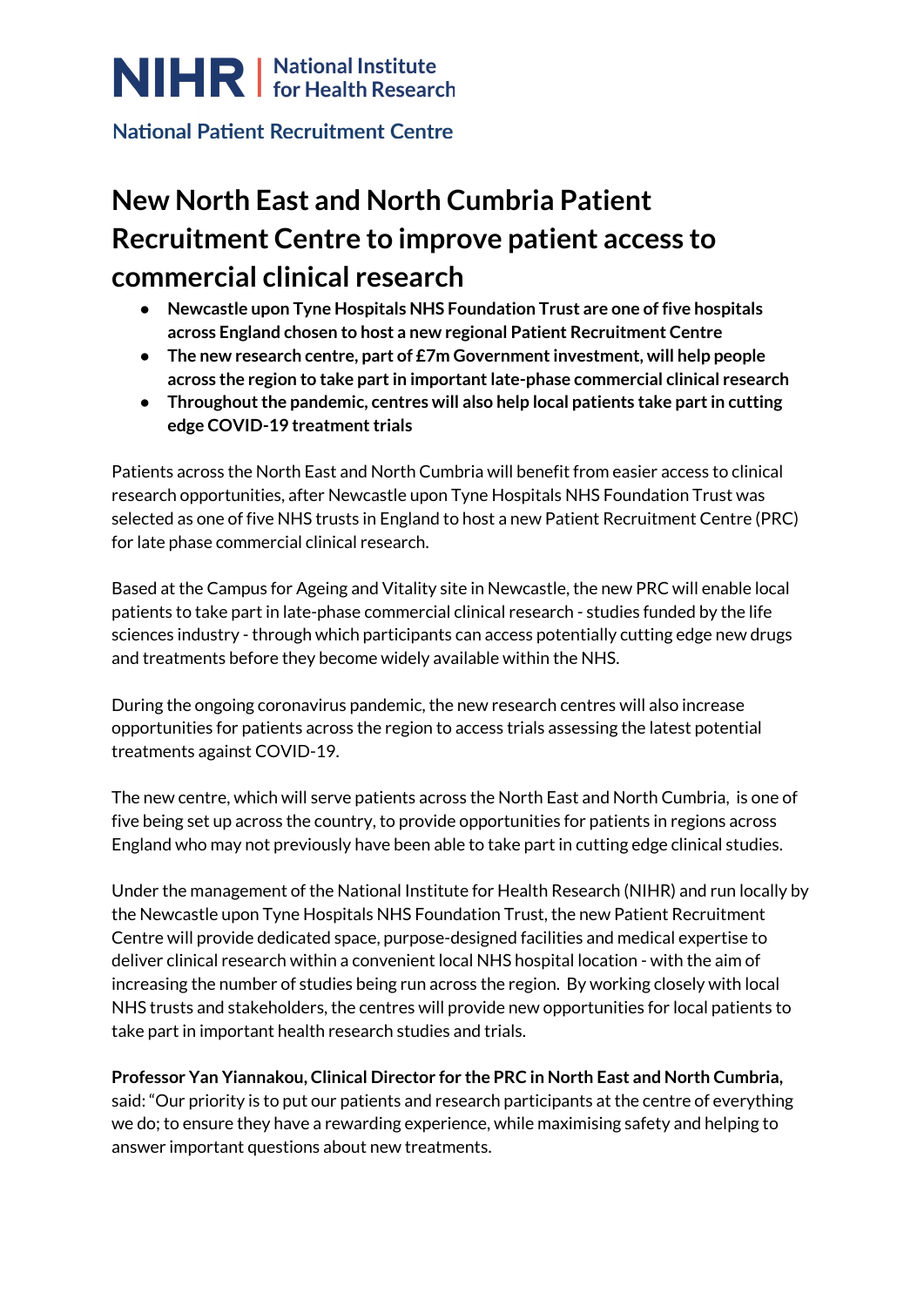# NIHR | National Institute

# **National Patient Recruitment Centre**

"We want to really connect with our local community to empower as many people as possible to be involved in research and have access to the latest treatments. By focussing on conditions that affect many people here in the North East we hope to make a real difference to the health and well-being of our local population."

The five new centres across England have been made possible through a  $E7$  million Government investment as part of the Life Sciences [Industrial](https://www.gov.uk/government/publications/life-sciences-industrial-strategy) Strategy an[d](https://www.gov.uk/government/publications/life-sciences-sector-deal/life-sciences-sector-deal-2-2018) Life [Sciences](https://www.gov.uk/government/publications/life-sciences-sector-deal/life-sciences-sector-deal-2-2018) [Sector](https://www.gov.uk/government/publications/life-sciences-sector-deal/life-sciences-sector-deal-2-2018) Deal 2, which sets out a series of measures to strengthen the UK environment for clinical research, while ensuring the country is at the forefront of medical science and the development of innovative new treatments for years to come. The centres will increase the NHS's capacity to deliver vital research for patients, while decreasing the time it takes to set-up late-phase commercial trials within the NHS - improving the UK's competitiveness in the global market and providing opportunities for patients to benefit from early access to innovation.

**Dr William van't Hoff, Chief Executive ofthe NIHR Clinical Research Network,** said: "I am delighted to see funding awarded to these five centres across England. They will really increase opportunities for patients in the NHS to take part in research, will benefit the NHS and provide important investment to the country.

"The importance of clinical research has never been more evident than in the COVID-19 pandemic. The NIHR has been able to help fund and to support key research studies and trials into the basis, genetics, prognosis and, critically, to offer potential treatments, including the largest global clinical treatment trial in COVID-19. These centres now give us a further dimension and opportunity to offer large scale trials, for instance in treatment for COVID-19, and to help deliver those at pace and scale."

~ENDS~

**Media Contacts**: Michael Lowdon, NIHR CRN NENC Communications Officer, [michael.lowdon@nihr.ac.uk,](mailto:michael.lowdon@nihr.ac.uk) 07342058139 or Alexandra Rodger, NIHR CRN NENC Communications Officer, [alexandra.rodger@nihr.ac.uk](mailto:alexandra.rodger@nihr.ac.uk), 07708509467

### **Notes to editors:**

### *NIHR Patient Recruitment Centres(PRCs)*

● The NIHR Patient Recruitment Centres will operate under a franchise-like model providing the rights to use NIHR CRN brand and national systems to five NHS trust hosts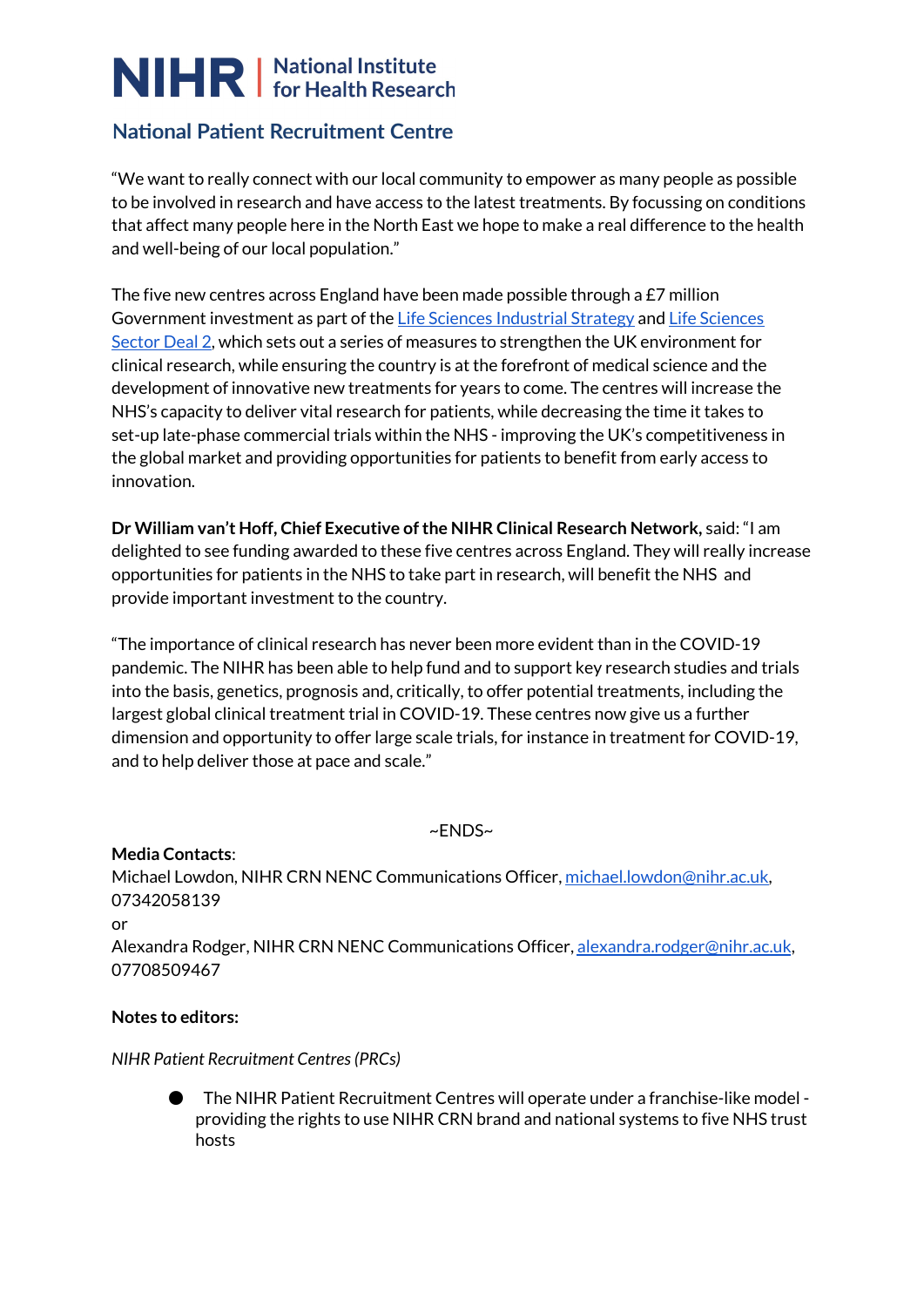# NIHR | National Institute

### **National Patient Recruitment Centre**

- **The five NHS host sites were identified and awarded through a NIHR Clinical** Research Network (CRN) competition
- $\bullet$  The total amount allocated for the set up seed funding of the five new Patient Recruitment Centres across England is £6,925,980.00
- $\bullet$  Each centre will be required to demonstrate the means of becoming self sufficient within three years.
- A national programme office within the NIHR CRN Coordinating Centre will ensure the rapid adoption of clinical trials through provision of CRN Study Support Services, perform central contracting for qualifying commercial studies and ensure transparency of funding flows to the five PRCs. The programme office will ensure the franchise-like model operates uniformly across all five sites and adopt the use of the NIHR Hub to enable rapid communication and sharing of study protocols.

The five new Patient Recruitment Centres have now been selected and will be based within the following NHS trusts:

- **Blackpool Teaching Hospitals NHS Foundation Trust**
- Bradford Teaching Hospitals NHS Trust
- Royal Devon and Exeter NHS Foundation Trust
- The Newcastle upon Tyne Hospitals NHS Foundation Trust
- University Hospitals of Leicester NHS Trust

### *Life Science Industry Strategy*

● Th[e](https://www.gov.uk/government/publications/life-sciences-industrial-strategy) Life Sciences [Industrial](https://www.gov.uk/government/publications/life-sciences-industrial-strategy) Strategy provided recommendations to the government on the long term success of the life sciences sector. The Life Sciences Sector Deals are an important part of the Government's modern Industrial Strategy and demonstrate the UK building on its strengths to implement the bold vision of the Life Sciences. Life [Sciences](https://www.gov.uk/government/publications/life-sciences-sector-deal/life-sciences-sector-deal-2-2018) Sector Deal 2, published in December 2018, included a commitment for the NIHR Clinical Research Network (CRN) to:

*"Establish five purpose- designed centres dedicated to late-phase commercial research in 2019/20. Identified through NIHR Clinical Research Network (CRN) competition, the centres will offer rapid set-up of late-phase commercial research,standardised contracting and delivery approaches where appropriate, and dedicated facilities and staff. They will increase the NHS's capacity to deliver research, enabling significant growth and opportunitiesfor patients to benefit from early access to innovation."* 

#### *Late phase clinical research*

● As part of the development of new medicines or treatments, drugs are put through a series of clinical trial phases to ensure they are safe and effective. Late phase clinical research - the type supported by the new Patient Recruitment Centres - includes trials in phases 2-4.